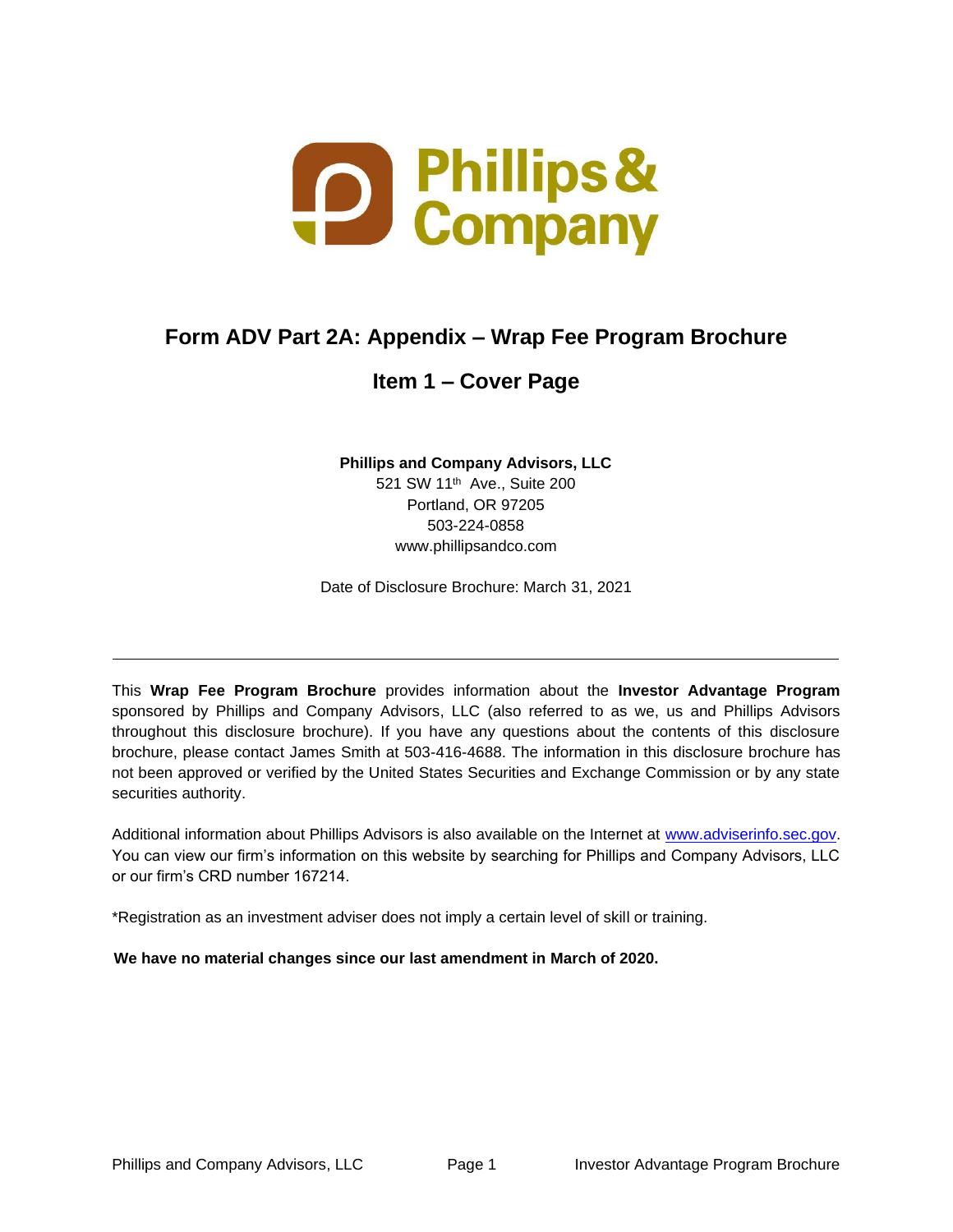# Item 3 - Table of Contents

<span id="page-1-0"></span>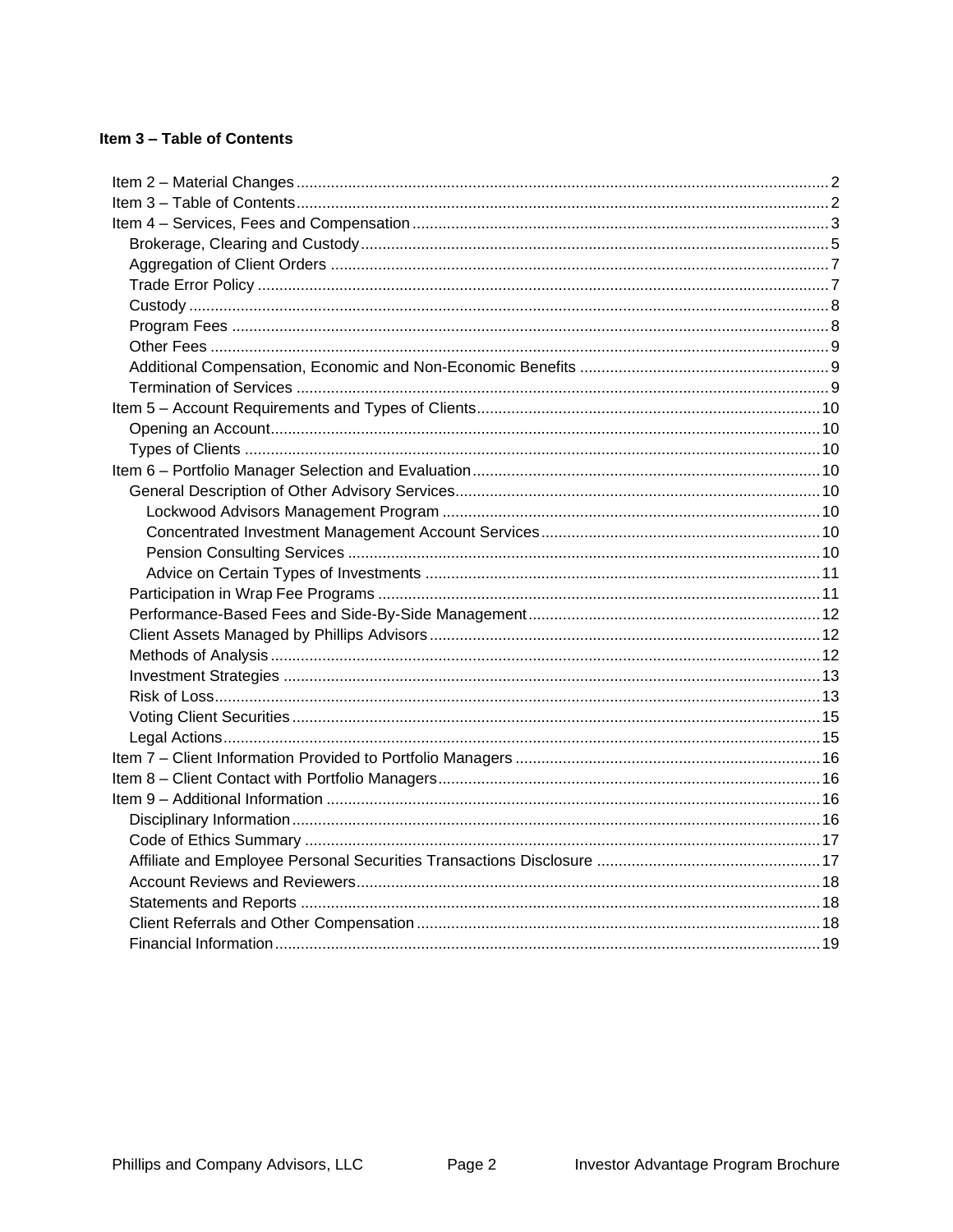## **Item 4 – Services, Fees and Compensation**

Phillips Advisors sponsors the *Investor Advantage Program* (referred to as "Program"). The Program is a wrap-fee program. Only investment advisor representatives of Phillips may serve as portfolio managers in the Program. Therefore, participants in the Program must be advisory clients of Phillips Advisors. Phillips Advisors is an investment adviser registered with the United States Securities and Exchange Commission ("SEC") and is a limited liability company (LLC) formed under the laws of the State of Delaware.

- Timothy C. Phillips is the Chief Executive Officer (CEO) of Phillips Advisors. Timothy C. Phillips majority owner of Phillips Advisors. None of the minority owners holds more than five percent.
- Phillips Advisors has been registered as an investment adviser since October 2011. Prior to that time, beginning in 2004, the personnel of Phillips Advisors conducted advisory business through Phillips & Company Securities, Inc. in its former capacity as a registered investment adviser. In October 2011, we formed Phillips Advisors and registered the new company as an investment advisor.

Through the Program, we provide investment supervisory services defined as giving continuous investment advice to a client and making investments for the client based on the individual needs of the client.

The investment advisory services of Phillips Advisors are provided to you through an appropriately licensed and qualified individual who is an investment adviser representative of Phillips Advisors (referred to as your investment adviser representative throughout this brochure). Your investment adviser representative is limited to providing the services and charging investment advisory fees in accordance with the descriptions detailed in this brochure. However, the exact services you receive and the fees you will be charged will be specified in your advisory services agreement.

We provide Program services through a partnership with Lockwood Advisors, Inc. (referred to as "LA"). LA is an investment advisory firm registered with the SEC, but not affiliated with Phillips Advisors.

As the sponsor, we provide an extensive range of investment advisory services through Program. These services may include:

- Assessment of the client's investment needs and objectives;
- Development of an asset allocation strategy designed to meet the client's objectives;
- Recommendations on suitable style allocations;
- Identification of appropriate investments and investment vehicles suitable given the client's goals;
- Evaluation of investments meeting style and allocation criteria;
- Review of client accounts to ensure adherence to policy guidelines and asset allocation;
- Recommendations for account rebalancing, if necessary;
- Online and paper reporting of client account(s) performance and progress; and
- Fully integrated back office support systems to advisers, including custody, trade execution, and confirmation and statement generation, through Pershing.

We provide some or all of the above referenced investment advisory services. Though all of the above referenced services may be offered, services offered are based on the type of account and your individual situation.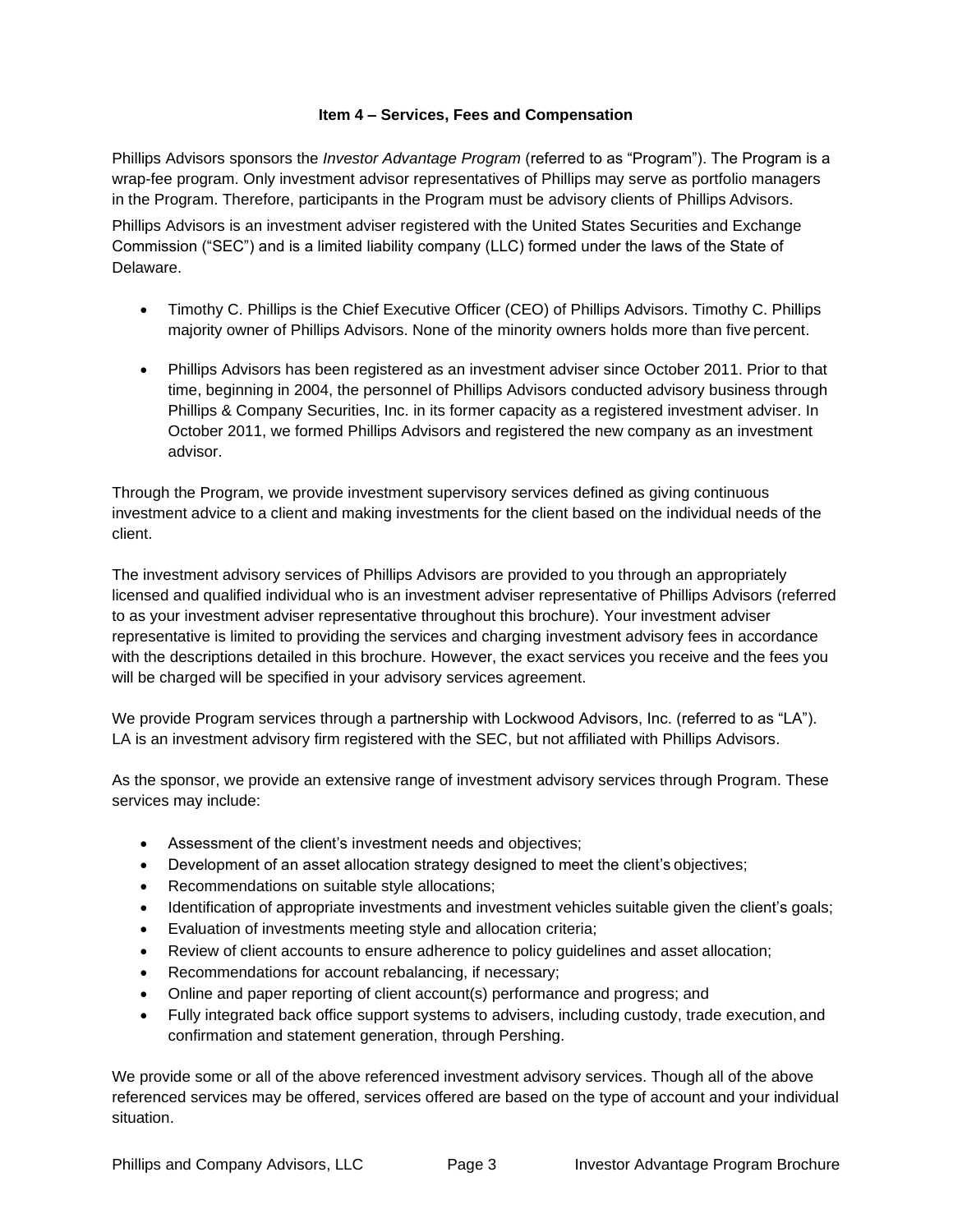We will obtain from you information to determine your financial situation and investment objectives. Accounts are managed on the basis of your financial situation and investment objectives. At least quarterly, you will be instructed to notify us whether your financial situation or investment objectives have

changed, or if you want to impose and/or modify any reasonable restrictions on the management of your accounts. At least annually, your investment adviser representative will contact you to determine whether your financial situation or investment objectives have changed, or if you want to impose and/or modify any reasonable restrictions on the management of your accounts. Your investment adviser representative is always reasonably available to consult with you relative to the status of your accounts. You have the ability to impose reasonable restrictions on the management of your accounts, including the ability to instruct us not to purchase certain securities. Your beneficial interest in a security does not represent an undivided interest in all the securities held by the custodian, but rather represents a direct and beneficial interest in the securities which comprise your accounts. A separate account is maintained for you with the custodian and you retain right of ownership of the account (e. g. right to withdraw securities or cash, exercise or delegate proxy voting, and receive transaction confirmations).

Upon establishment of a Program account, your investment adviser representative will be granted trading authorization over your account. Accounts managed through the Program are typically done so on a discretionary basis. However, at your request, we will manage Program accounts on a non-discretionary basis. You must opt-in to provide us with the ability to manage accounts on a discretionary basis. The opt-in of such authority must be memorialized in the *Investor Advantage Client Agreement*. This authority allows us to determine the type of securities and the amount of securities that can be bought or sold for the client portfolio without obtaining the client's consent for each transaction.

## **Administrative Services Provided by Lockwood Advisors**

We have contracted with LA to utilize LA technology platforms to support performance reporting, fee calculation, investment research and billing. Pershing, LA's parent company will be responsible for delivering account statements and confirmations. Lockwood provides access to account management systems which allow us to view and administer all Program accounts. Lockwood may be given authorization to accept and process trade instructions from our firm.

#### **Suitability and Investment Strategy**

Your investment advisor representative will work with you to determining your objective(s), investment strategy, and investment suitability, prior and subsequent to opening a Program account. You must contact your investment adviser representative to advise us of any changes to your investment objective(s) and/or financial situation.

Client portfolios developed through the Program may be constructed by your investment advisor representative or may be developed by the Phillips Investment Committee. We will agree, in writing, to a particular investment portfolio. Numerous model portfolios are developed by the Phillips Investment Committee at any one time, but generally speaking, portfolios will be designed based on the following objectives: Current Income, Growth & Income, Conservative Growth, Moderate Growth, and Growth. Depending on your individual needs, investment recommendations will be made in, but not necessarily limited to, no-load mutual funds, funds at NAV, equity positions, fixed income positions, municipal securities and U.S. government securities.

Phillips Advisors' advisory services are always provided based on your individual needs. This means, for example, that when we provide asset management services, you are given the ability to impose restrictions on the accounts we manage for you, including specific investment selections and sectors. We work with you on a one-on-one basis through interviews and questionnaires to determine your investment objectives and suitability information.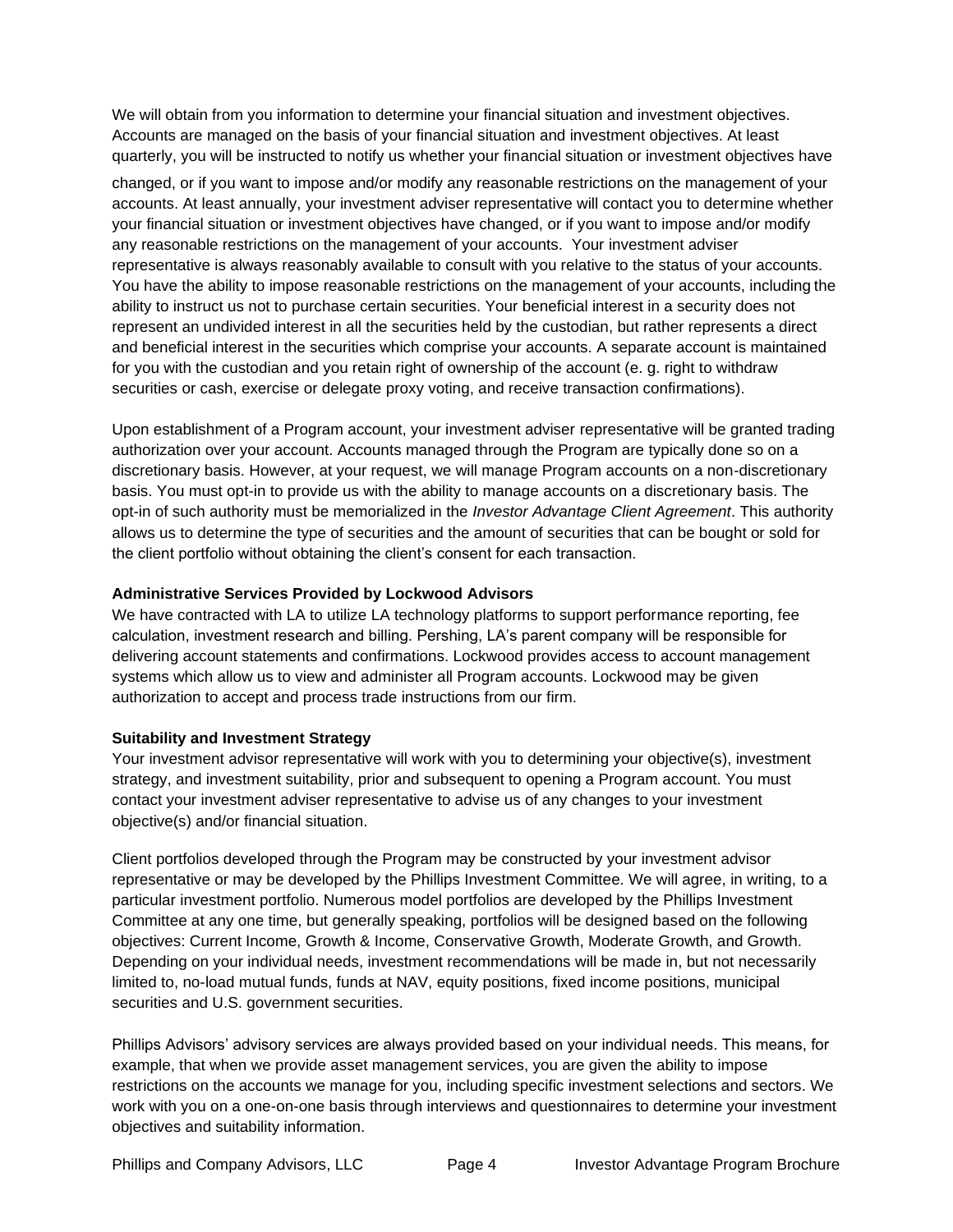We will not enter into an investment adviser relationship with a prospective client whose investment objectives may be considered incompatible with our investment philosophy or strategies or where the prospective client seeks to impose unduly restrictive investment guidelines.

# <span id="page-4-0"></span>*Brokerage, Clearing and Custody Pershing Advisor Solutions, LLC*

For Advisory Accounts established on or after October 1, 2013 , Phillips Advisors had added an additional option in which accounts can be held directly at Pershing LLC through the Pershing Advisor Solutions platform. This is an investment advisor platform and therefore our affiliated company, Phillips & Company Securities, Inc. does **not** serve as an introducing broker/dealer or have any other involvement in the servicing of managed accounts.

Pershing Advisor Solutions, LLC (PAS) can best be described as an institutional RIA platform. An institutional RIA platform allows a client to grant Phillips Advisors limited power of attorney to have trading authority over the client's account held by the broker/dealer, in this case Pershing, LLC. Phillips Advisors is independently owned and operated and not affiliated with Pershing, LLC or PAS.

Phillips Advisors' decision to use PAS is based on numerous factors. Institutional trading and custody services are typically not available to the same providers' retail investors. Institutional services generally are available to Investment Advisers on an unsolicited basis at no charge to them. Institutional services include brokerage, custody, research and access to mutual funds and other investments that are otherwise generally available only to institutional investors or would require a significantly higher minimum initial investment.

For client accounts maintained at PAS, PAS does not charge separately for custody but is compensated by account holders through commissions or other transaction-related fees for securities trades that are executed through or that settle into platform accounts. When evaluating institutional RIA platforms, Phillips Advisors considers other products and services that assist Phillips Advisors in managing and administering clients' accounts. While these products and services benefit Phillips Advisors and its Advisor Representatives, they may not necessarily benefit every Phillips Advisors client. Services and products that Phillips Advisors actively considers and evaluates include software and other technology that provide access to client account data (such as trade confirmation and account statements); facilitate trade execution (and allocation of aggregated trade orders for multiple client accounts); provide research, pricing information and other market data; facilitate payment of Phillips Advisors' fees from its clients' accounts; and assist with back-office functions; recordkeeping and client reporting.

Many of these services generally may be used to service all or a substantial number of Phillips Advisors accounts, including accounts not maintained on the institutional RIA platform that provides the services. Phillips Advisors will also evaluate services available that are intended to help Phillips Advisors and its Advisor Representatives manage and further develop its business enterprise. These services may include consulting, publications and conferences on practice management, information technology, business succession, regulatory compliance and marketing. In addition, institutional RIA platforms may make available, arrange and/or pay for these types of services rendered to Phillips Advisors and its Advisor Representatives by an independent third party providing these services to Phillips Advisors. While as a fiduciary, Phillips Advisors endeavors to act in its clients' best interests, Phillips Advisors recommendations or requirements that clients maintain their assets in accounts at a particular institutional RIA platform like PAS may be based in part on the benefit to Phillips Advisors of the availability of some of the foregoing products and services and not solely on the nature, cost or quality of custody and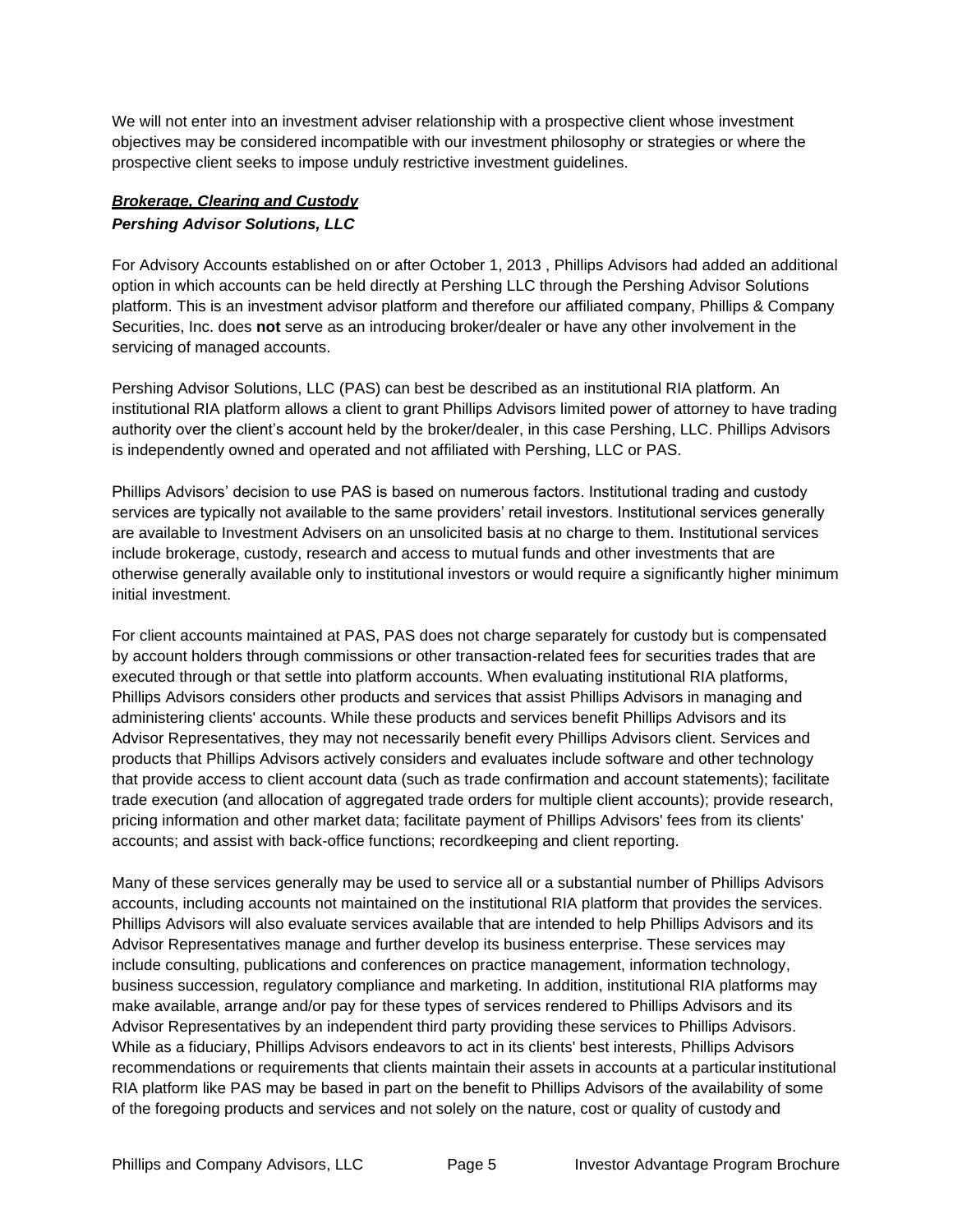brokerage services provided by the institutional RIA platform, which may create a potential conflict of interest.

#### *Phillips & Company, Securities, Inc.*

For accounts established prior to October 1, 2013, our affiliated broker/dealer, Phillips & Company Securities, Inc. ("Phillips & Company"), is used as the broker/dealer for all Program accounts. Our advisor representatives are also registered securities representatives of Phillips & Company and are required to use the services of Phillips & Company and Phillips & Company's approved clearing brokerdealer when acting in their capacity as registered representatives. Phillips & Company serves as the introducing broker-dealer. All accounts established through Phillips & Company will be cleared and held at Pershing, LLC which acts as the qualified custodian. It should be noted that Pershing and Lockwood are related companies.

For Advisory accounts established on or after October 1, 2013, Phillips Advisors has added an additional option in which accounts can be held directly at Pershing LLCthrough the Pershing Advisor Solutions platform. This is an investment advisor platform and therefore our affiliated company, Phillips & Company Securities, Inc. does **not** serve as an introducing broker/dealer or have any other involvement in the servicing of managed accounts.

Phillips & Company has a wide range of approved securities products for which Phillips & Company performs due diligence prior to selection. Phillips & Company's registered representatives are required to adhere to these products when implementing securities transactions through Phillips & Company.

The requirement to use Phillips & Company is based on our decision that we can provide efficient and cost-effective services through our affiliated broker/dealer. However, the use of an affiliated broker/dealer is an inherent conflict of interest between Phillips Advisors and its clients because requiring our clients to use Phillips & Company as the broker/dealer allows Phillips & Company to retain brokerage revenue that would otherwise be retained by an unaffiliated broker/dealer. Clients should understand that not all investment advisors require the use of a particular broker/dealer or require the use of a broker/dealer that is affiliated with the investment advisor.

The requirement to use Pershing, LLC ("Pershing") (which is not affiliated with Phillips & Company/Phillips Advisors) is based on the fact that Phillips & Company has established a clearing agreement with Pershing as its preferred clearing broker/dealer and qualified custodian. Because Phillips Advisors and Phillips & Company are under common ownership and have mutual executive officers and control persons, the decision to use Pershing was mutually determined by both Phillips & Company and Phillips Advisors. The decision to use Pershing is based on past experiences, minimizing brokerage expenses and other costs as well as offerings or services Pershing provides that Phillips & Company, Phillips Advisors or clients may require or find valuable. There are some investment advisors that permit the use of multiple broker/dealers and permit clients to select the broker/dealer. We have considered the positive factors to this approach which include the ability to better negotiate brokerage costs such as transaction fees, the ability to better analyze speed of execution, and the ability to compare and negotiate services. However, we have determined that the use of one brokerage platform (Phillips & Company/Pershing) allows us to provide more streamlined operational and trading services. We consider the fact that allowing multiple brokerage arrangements would increase the need for additional internal staff and technology which may increase the overall fees charged to Phillips Advisors clients. By selecting one brokerage platform, Phillips Advisors is able to avoid additional compliance, recordkeeping, staffing, and technological costs that may be associated with implementing procedures designed to work with multiple brokerage platforms. Considering all factors in relation to our structure and capacities, we have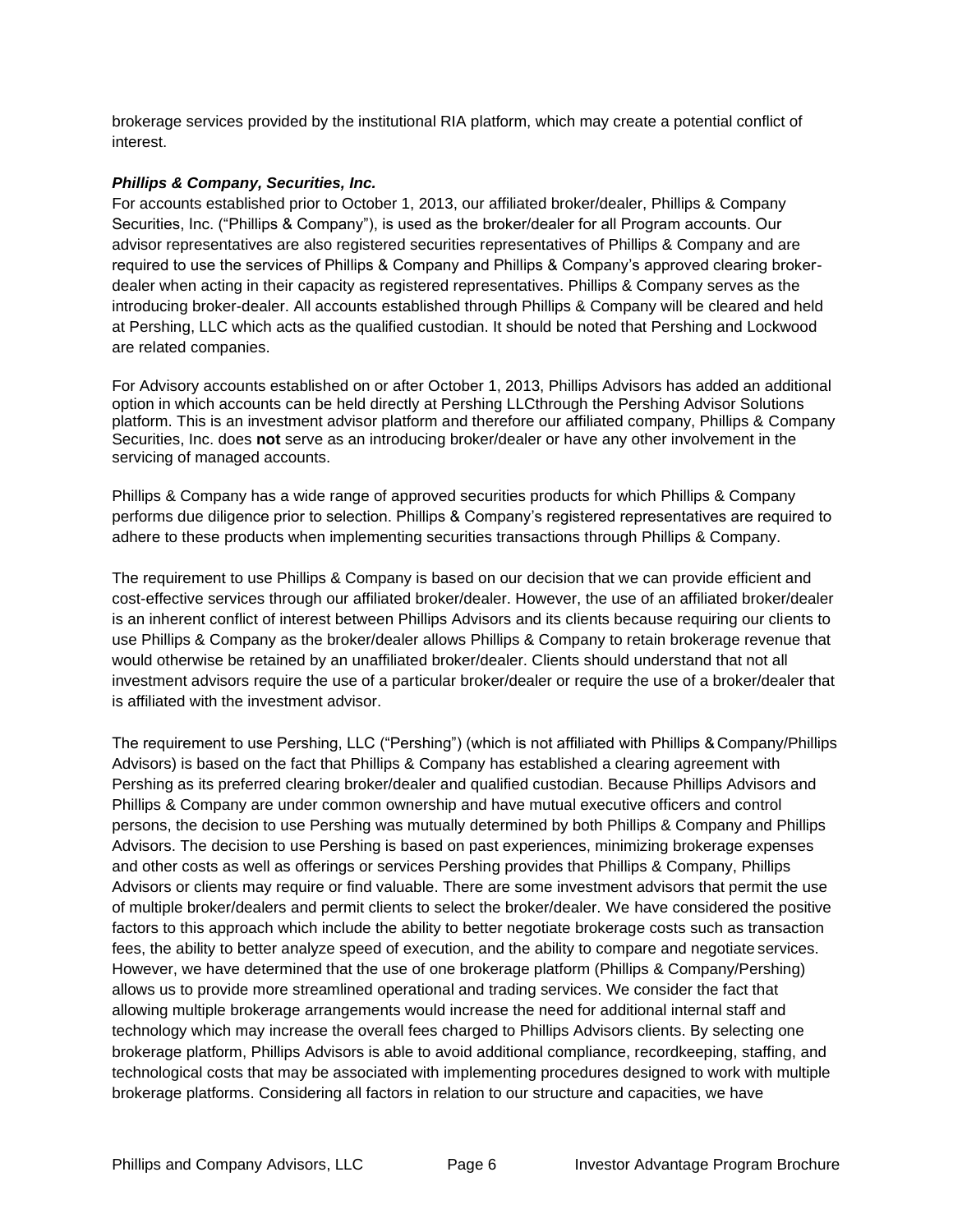concluded that requiring one brokerage platform (Phillips & Company/Pershing) is a better policy than permitting multiple brokerage arrangements including client directed brokerage arrangements. However, the current policy may change in the future and if we decide to permit other brokerage arrangements all clients will be made aware of the change in policy.

Phillips Advisors may not necessarily obtain the lowest possible commission and brokerage rates for client account transactions. Therefore, the overall services provided by both Phillips & Company and Pershing are evaluated to determine the level of best execution provided to clients. However, considering Phillips Advisors requires its clients to use the brokerage services of Phillips & Company and Pershing, Phillips Advisors may not be able to achieve the *most* favorable execution of client transactions and therefore our practice of requiring the use of Phillips & Company and Pershing may cost clients more money compared to advisory programs offered by other investment advisors.

While clients may be able to attain brokerage services with lower costs and expenses, clients should be aware of some of the qualitative factors Phillips Advisors considers for selecting Phillips & Company and Pershing as its required Program brokerage platform. These factors include, but are not necessarily limited to, being able to rely on the internal staff of Phillips & Company to provide operations, trading, and other services.

Pershing is able to provide numerous specialized service groups and a Client Service Manager who is dedicated to servicing our accounts. Their back-office system generates exception reports designed to monitor all aspects of brokerage accounts, including trading, money movement, transfers, and client account data. Client paperwork is processed through a secure electronic workflow and storage system. Pershing's electronic trading platform provides a real-time order matching system, ability to "block" client trades, investment research tools, automated rebalancing, account balance and position information, and access to mutual fund families, many of which have no transaction fees. Clients may access their account information over the internet, including balances, transactions, positions, statements, confirmations, and tax documents. Advisory fees can be calculated on aggregated account balances and are debited directly from client accounts

## <span id="page-6-0"></span>*Aggregation of Client Orders*

Transactions implemented for Program accounts are generally effected on an aggregated basis. This means we purchase or sell the same securities for several clients at approximately the same time. This process is also referred to as batch trading or block trading. When Phillips Advisors aggregates client orders, the allocation of securities among client accounts will be done on a fair and equitable basis. Typically, the process of aggregating client orders is done in order to achieve better execution, to negotiate more favorable commission rates or to allocate orders among clients on a more equitable basis in order to avoid differences in prices and transaction fees or other transaction costs that might be obtained when orders are placed independently. Under this procedure, transactions will be averaged as to price and will be allocated among Phillips Advisors clients in proportion to the purchase and sale orders placed by Phillips Advisors for each client account on any given day. When Phillips Advisors determines to aggregate client orders for the purchase or sale of securities, including securities in which an associated person of Phillips Advisors may invest, Phillips Advisors will do so in accordance with the parameters set forth in the SEC No-Action Letter, *SMC Capital, Inc*. It should be noted, Phillips Advisors does not receive any additional compensation or remuneration as a result of aggregation.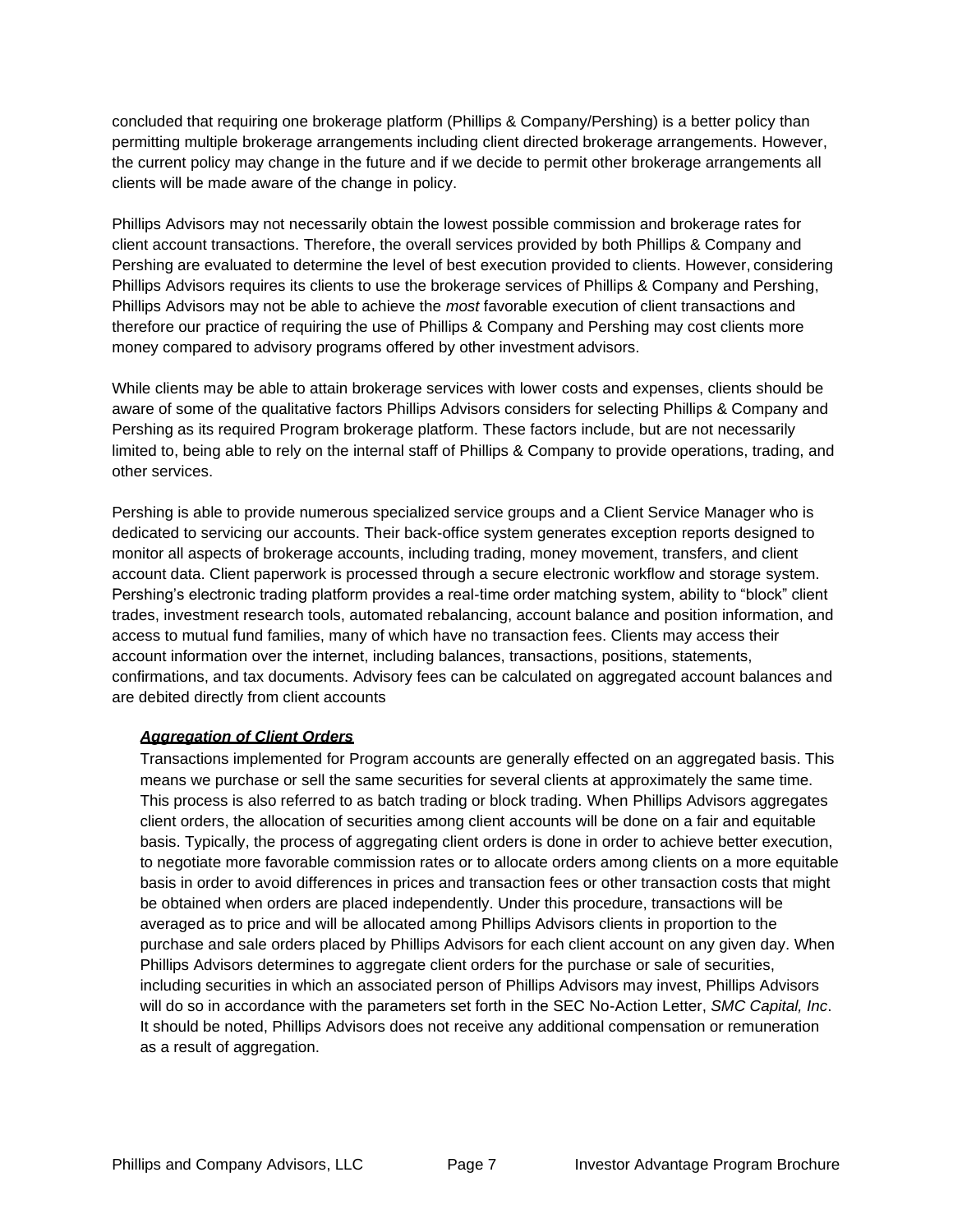## <span id="page-7-0"></span>*Trade Error Policy*

Phillips has implemented procedures designed to prevent trade errors; however, trade errors in client accounts cannot always be avoided. It is the policy of Phillips to correct trade errors in a manner that is in the best interest of the client. In cases where the client causes the trade error, the client will be responsible for any loss resulting from the correction but will not receive any gains generated as a result of the error correction. In all situations where the client does not cause the trade error, the client will be made whole and any loss resulting from the trade error will be absorbed by Phillips. However, Phillips will maintain gains that may result from correcting a trade error and in some instances may use such gains to offset overall losses Phillips incurs from trading errors.

# <span id="page-7-1"></span>*Custody*

Custody, as it applies to investment advisors, has been defined by regulators as having access or control over client funds and/or securities. In other words, custody is not limited to physically holding client funds and securities. If an investment adviser has the ability to access or control client funds or securities, the investment adviser is deemed to have custody and must ensure proper procedures are implemented. According to this definition, Phillips Advisors does **not** have custody of client funds or securities.

# <span id="page-7-2"></span>*Program Fees*

As a participant in the Program, you will pay an annualized asset-based fee ("Program Fee") which includes all fees and charges for the advisory services, selected Managers, Lockwood and all applicable brokerage charges. Therefore, you are not charged transaction fees separately from the Program Fee. Specifically, the Program Fee will cover all commissions, prime broker fees, and any other transaction fees relating to the execution of securities transactions within client accounts.

The Program Fee will be payable quarterly in advance. The first payment is due upon the later of opening an account or executing a client agreement and will be assessed on a pro rata basis in the event an agreement is executed at any time other than the first day of the billing cycle. All subsequent payments will be assessed accordingly.

Fees are negotiable and will depend on factors such as, but not limited to, the amount of assets under management, the number of accounts established, the complexity of the client's financial situation, and the investment advisor representative.

The following is a sample fee schedule provided for illustrative purposes. The exact fee charged to a client will be detailed in the *Investor Advantage Client Agreement Exhibit "A"*.

| Fees           |
|----------------|
| 2.20%          |
| 1.95%          |
| 1.75%<br>1.60% |
|                |

The maximum fee charged for the Program shall not exceed 2.20%. A portion of the fee shall be retained by LA. LA shall retain a maximum of twenty-two (22) basis points (0.22%) of the fee. This fee includes custodial and trade execution services paid to Pershing. In addition, clients electing to subscribe to the Performance Link option will be charged up to an additional three (3) basis points (0.03%).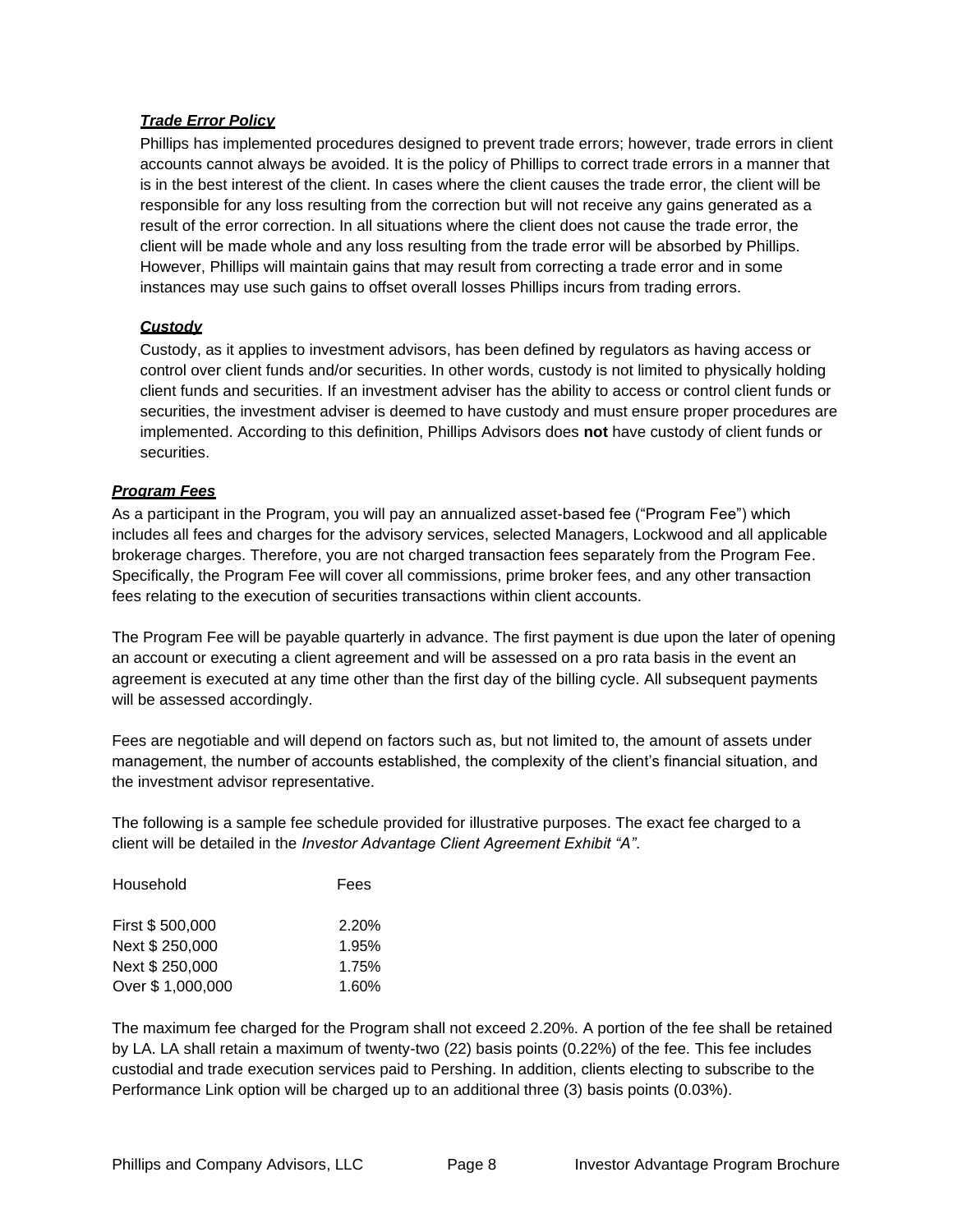Fees are generally deducted directly from your Phillips & Company/Pershing brokerage account. Clients must provide written authorization to have fees deducted from the account. At our discretion, you may pay fees directly via invoice. For clients that pay directly, payment is due upon receipt of the billing invoice. Pershing will send client brokerage account statements, at least quarterly, showing all disbursements for the account including the amount of the advisory fee, when deducted directly from the account.

The Program may cost more or less than purchasing such advisory and execution services separately. As disclosed in this section, we receive compensation as a result of a client's participation in Program. Therefore we have a financial incentive to recommend the Program over other programs or services. The amount of our compensation may be more than what you would receive if you participated in programs sponsored by other financial firms or paid separately for investment advice, brokerage, and other services.

In the event you have purchased commissionable products through your investment advisor representative in the investment advisor representative's capacity as a securities agent, we will offset or waive the management fee charged through Program. Any reduction will not exceed 100% of the commission received and will be disclosed prior to beginning services or at the time the deduction is made.

# <span id="page-8-0"></span>*Other Fees*

You may incur certain charges imposed by third parties other than Phillips Advisors and Phillips & Company in connection with investments made through the account, including but not limited to, mutual fund sales loads, surrender charges, and IRA and qualified retirement plan fees charged by Pershing, a product sponsor or other third party. Our Program fees are separate and distinct from the fees and expenses charged by investment company securities that may be recommended to clients. A description of these fees and expenses are available in each investment company security's prospectus.

## <span id="page-8-1"></span>*Additional Compensation, Economic and Non-Economic Benefits*

Through the relationship with Pershing and LA, we receive economic and non-economic benefits. These benefits include, but are not necessarily limited to: receipt of duplicate client confirmations and bundled duplicate statements; access to a trading desk; access to block trading which provides the ability to aggregate securities transactions and allocate the appropriate the shares to client accounts; the ability to have investment advisory fees deducted directly from client accounts; access to an electronic communications network for client order entry and account information.

## <span id="page-8-2"></span>*Termination of Services*

You or Phillips Advisors may terminate Program services at any time, for any reason upon receipt of written notice to the other party. Services will be terminated without penalty and you will receive a prorated refund based on the amount of time remaining in the period. We will cooperate fully in any requests to deliver funds and securities held in the Account to another custodian. Pershing may charge an Account Transfer fee, which is detailed in the Phillips & Company Fee Schedule. Transactions in a closed account are subject to normal brokerage rates applied by Phillips & Company. Termination of services will not affect the liabilities or obligations of the parties arising out of transactions initiated prior to termination.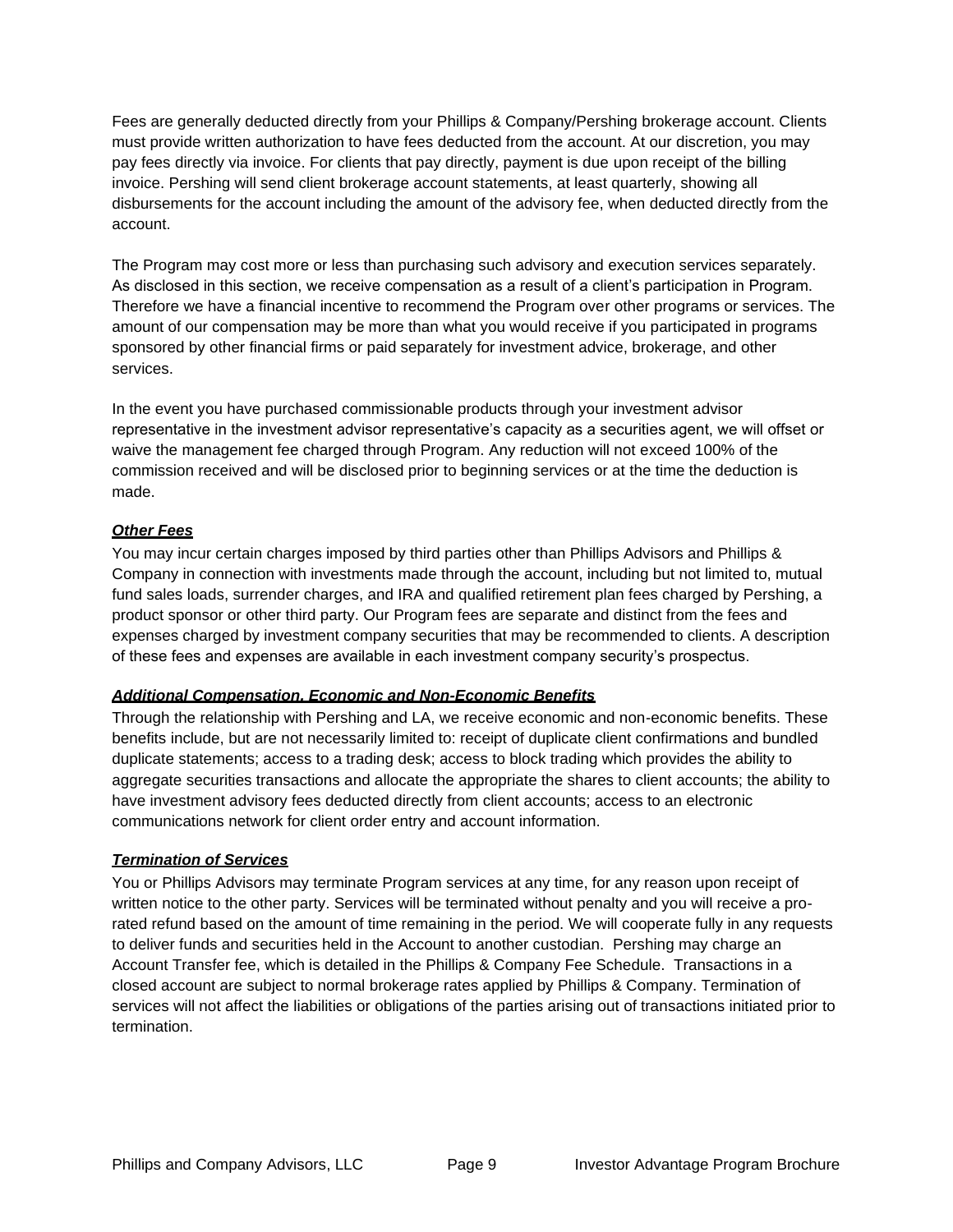## **Item 5 – Account Requirements and Types of Clients**

## <span id="page-9-1"></span><span id="page-9-0"></span>*Opening an Account*

To become a Program participant, you must execute a program agreement (the *Investor Advantage Client Agreement*). In addition, you will be required to establish a brokerage account through Phillips & Company and held at Pershing with additional documentation as required by Phillips & Company and/or Pershing pursuant to securities regulations including the USA PATRIOT Act.

## <span id="page-9-2"></span>*Types of Clients*

We offer advisory services to:

- Individuals
- High net worth individuals
- Trusts, estates, or charitable organizations
- Corporations or business entities other than those listed above

## **Item 6 – Portfolio Manager Selection and Evaluation**

<span id="page-9-3"></span>The Program does not allow investment adviser representatives or clients to utilize portfolio managers that are not associated with Phillips Advisors. In other words, the only portfolio managers selected for managing client assets in the Program are investment adviser representatives of Phillips Advisors. Therefore, conflicts of interest present in other wrap-fee programs that make available both affiliated and unaffiliated portfolio managers are not present in this Program. Because the Program does not provide for a multitude of outside portfolio managers, Phillips Advisors does not have procedures designed to select outside portfolio managers. Most of the items required by this item of the Wrap Fee Program Brochure instructions do not apply to Phillips Advisors. Items that do apply are answered below.

## <span id="page-9-4"></span>**General Description of Other Advisory Services**

Because investment adviser representatives serve as portfolio managers of the Program, the following is provided as brief descriptions of our primary services. Detailed descriptions of our services other than the Program are provided in our Form ADV Part 2A - Firm Brochure.

<span id="page-9-5"></span>*Lockwood Advisors Management Program*. We provide advisory services through programs available through a relationship with Lockwood Capital Management and Lockwood Advisors. Through such programs we are able to access investment strategies developed by Lockwood and other managers selected by Lockwood.

<span id="page-9-6"></span>*Concentrated Investment Management Account Services.* We offer another asset management program outside of the Investor Advantage Program. Through our Concentrated Investment Management Account Services, we provide clients with continuous and on-going supervision over client accounts. This program is setup on a non-wrap fee basis.

<span id="page-9-7"></span>*Pension Consulting Services.* We provide several advisory services for corporate retirement plans, separately or in combination. While the primary clients for these services will be pension, profit sharing, and 401(k) plans, Phillips Advisors will also offer these services, where appropriate, to individual participants.

*Account and Portfolio Consultations.* We offer financial and investment consultations on accounts not managed or maintained by us. Only accounts in which we are not "Investment Advisor" of record on the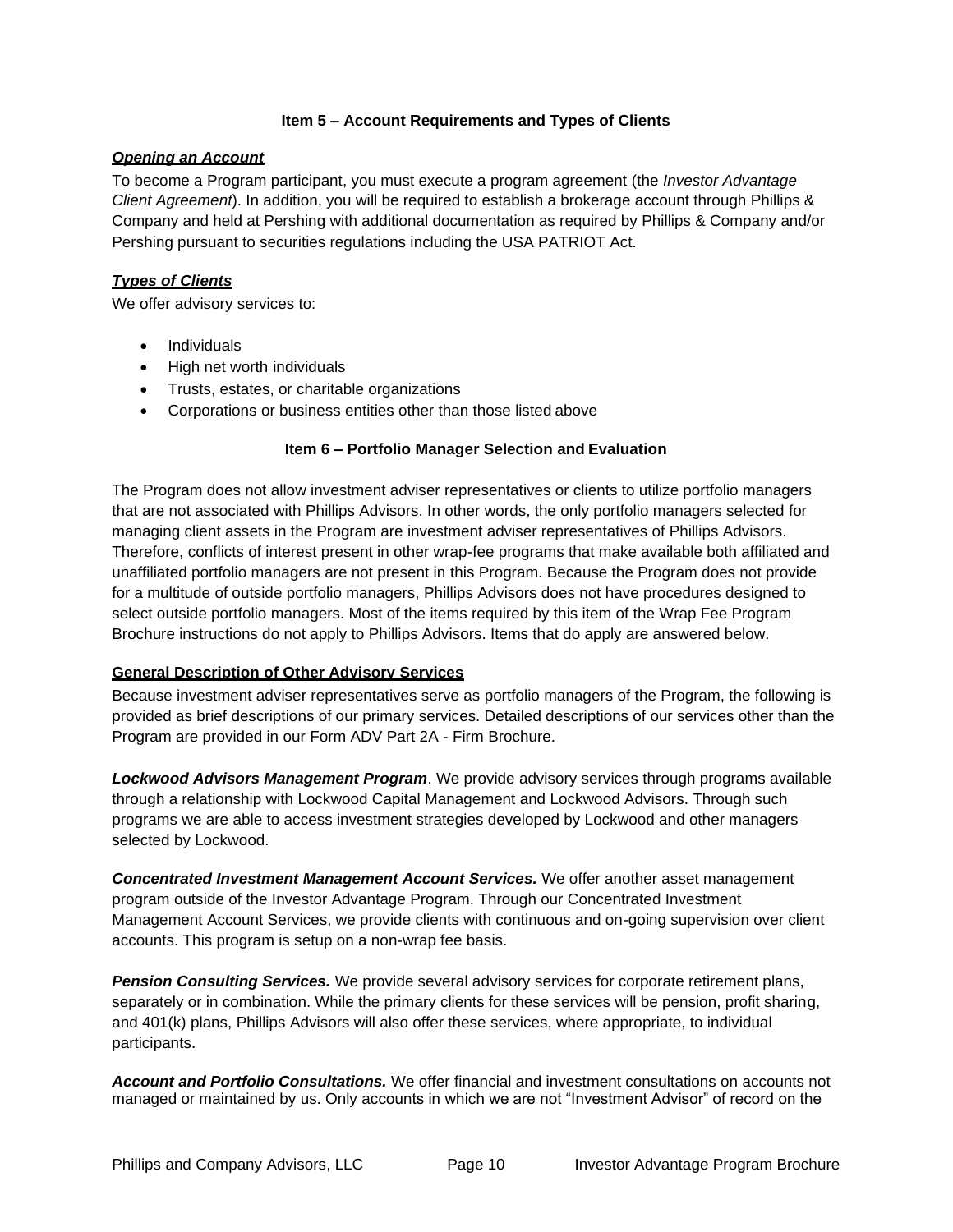account are eligible for this service. Accounts are reviewed based upon your specific needs and desires for future financial goals and/or objectives. General or specific recommendations are provided to the client by Phillips Advisors. The service provides continuous and regular consultations provided on a quarterly or more frequent basis. Through this service, we will not have any authority or responsibility to implement our recommendations. All final decisions to accept our advice and implement our advice are the responsibility of the client. If you have accounts reviewed by our firm and are unable to implement our investment recommendations, it is important to notify us so that we can properly adjust future recommendations.

<span id="page-10-0"></span>*Advice on Certain Types of Investments.* Phillips Advisors provides investment advice on the following types of investments:

- **Mutual Funds**
- Exchange Traded Funds (ETFs)
- Exchange-listed Securities
- Certificates of Deposit
- Municipal Securities
- US Government Securities
- Foreign Issues,
- Warrants,
- Corporate debt securities,
- Commercial paper, Variable annuities,
- Variable life insurance,
- **Options**
- Interests in partnerships investing in real estate, partnerships investing in oil and gas interests, securities properly exempted from registration, and hedge funds. Such investments are often illiquid, which means that the investments can be difficult to trade and consequently limits a client's ability to dispose of such investments in a timely manner and at an advantageous price. Additionally, such investments may not have registered pursuant to the Securities Act of 1933, and therefore the client will need to complete a subscription agreement showing the client is an "accredited" investor (as defined by applicable law and rules and regulations) and acknowledge that he or she has read and understands the private placement memorandum and is aware of the various risk factors associated with such an investment.

It is not our typical investment strategy to attempt to time the market, but we may increase cash holdings modestly as deemed appropriate based on your risk tolerance and our expectations of market behavior. We may modify our investment strategy to accommodate special situations such as low basis stock, stock options, legacy holdings, inheritances, closely held businesses, collectibles, or special tax situations.

# <span id="page-10-1"></span>*Participation in Wrap Fee Programs*

As thoroughly discussed in this brochure, Phillips Advisors provides asset management services through our Investor Advantage Program which is a wrap-fee program. Under a wrap-fee program, advisory services and transaction services are provided for one fee. This is different from non-wrap fee management programs whereby an investment advisory firm's services are provided for a fee, but transaction services are billed separately on a per-transaction basis. Our Concentrated Investment Management Services program is an example of such a "non-wrap" fee program.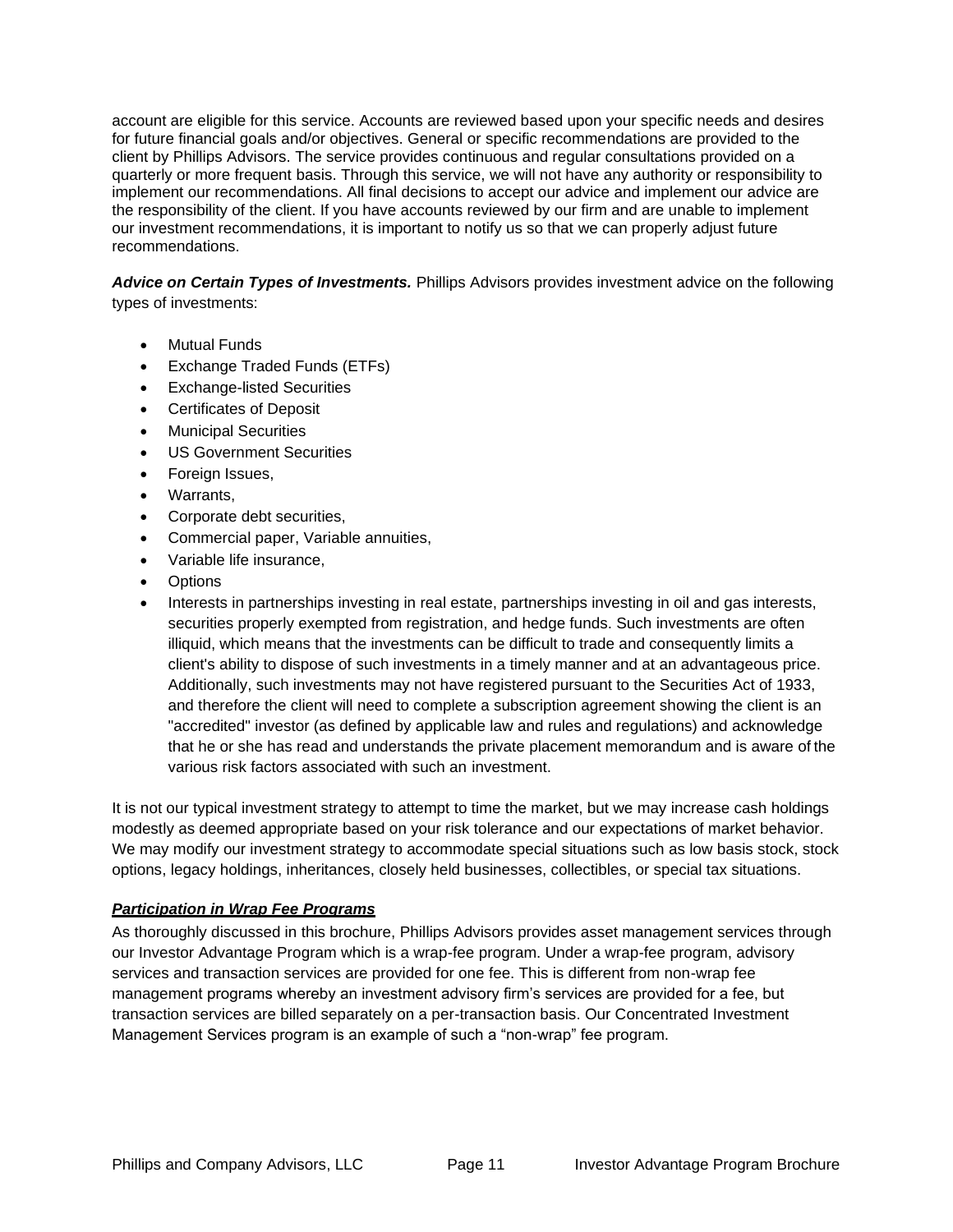## <span id="page-11-0"></span>*Performance-Based Fees and Side-By-Side Management*

Performance-based fees are defined as fees based on a share of capital gains on or capital appreciation of the assets held in a client's account. We do not charge or accept performance-based fees.

#### <span id="page-11-1"></span>*Client Assets Managed by Phillips Advisors*

The amount of clients' assets managed by Phillips Advisors totaled \$1,114,333,334 on December 31, 2020. Of that amount, \$137,259,651 is managed on a discretionary basis and \$977,073,683 is managed on a non- discretionary basis.

#### <span id="page-11-2"></span>*Methods of Analysis*

Phillips Advisors uses the following methods of analysis in formulating investment advice:

Cyclical – This method analyzes the investments sensitive to business cycles and whose performance is strongly tied to the overall economy. For example, cyclical companies tend to make products or provide services that are in lower demand during downturns in the economy and in higher demand during upswings. Examples include the automobile, steel, and housing industries. The stock price of a cyclical company will often rise just before an economic upturn begins, and fall just before a downturn begins. Investors in cyclical stocks try to make the largest gains by buying the stock at the bottom of a business cycle, just before a turnaround begins. While most economists and investors agree that there are cycles in the economy that need to be respected, the duration of such cycles is generally unknown. An investment decision to buy at the bottom of a business cycle may actually turn out to be a trade that occurs before or after the bottom of the cycle. If done before the bottom, then downside price action can result prior to any gains. If done after the bottom, then some upside price action may be missed. Similarly, a sell decision meant to occur at the top of a cycle may result in missed opportunity or unrealized losses.

Fundamental – This is a method of evaluating a security by attempting to measure its intrinsic value by examining related economic, financial and other qualitative and quantitative factors. Fundamental analysts attempt to study everything that can affect the security's value, including macroeconomic factors (like the overall economy and industry conditions) and individually specific factors (like the financial condition and management of a company). The end goal of performing fundamental analysis is to produce a value that an investor can compare with the security's current price in hopes of figuring out what sort of position to take with that security (underpriced = buy, overpriced = sell or short). Fundamental analysis is considered to be the opposite of technical analysis. Fundamental analysis is about using real data to evaluate a security's value. Although most analysts use fundamental analysis to value stocks, this method of valuation can be used for just about any type of security.

The risk associated with fundamental analysis is that it is somewhat subjective. While a quantitative approach is possible, fundamental analysis usually entails a qualitative assessment of how market forces interact with one another in their impact on the investment in question. It is possible for those market forces to point in different directions, thus necessitating an interpretation of which forces will be dominant. This interpretation may be wrong, and could therefore lead to an unfavorable investment decision.

Technical – This is a method of evaluating securities by analyzing statistics generated by market activity, such as past prices and volume. Technical analysts do not attempt to measure a security's intrinsic value, but instead use charts and other tools to identify patterns that can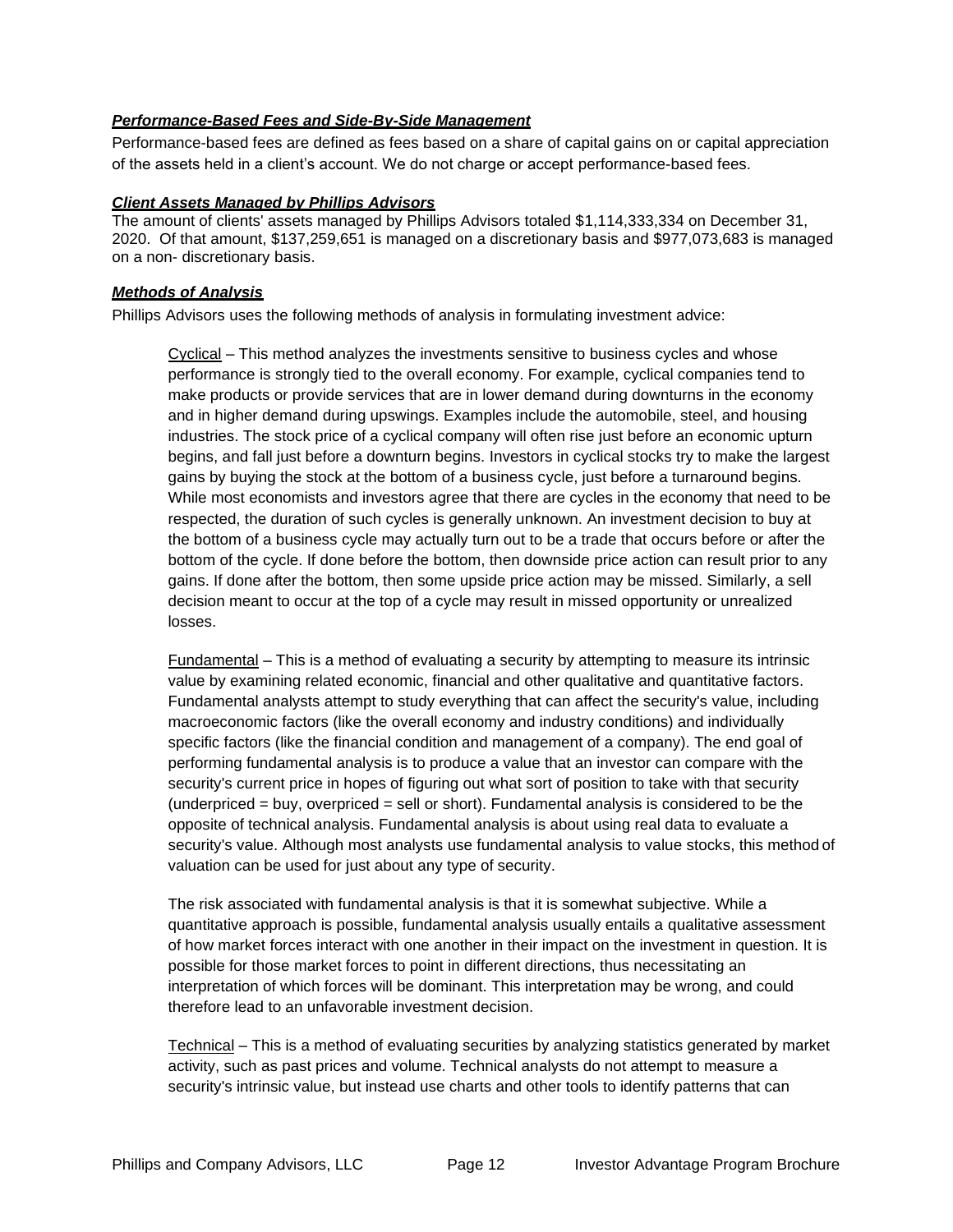suggest future activity. Technical analysts believe that the historical performance of stocks and markets are indications of future performance.

Technical analysis is even more subjective than fundamental analysis in that it relies on proper interpretation of a given security's price and trading volume data. A decision might be made based on a historical move in a certain direction that was accompanied by heavy volume; however, that heavy volume may only be heavy relative to past volume for the security in question, but not compared to the future trading volume. Therefore, there is the risk of a trading decision being made incorrectly, since future trading volume is an unknown. Technical analysis is also done through observation of various market sentiment readings, many of which are quantitative. Market sentiment gauges the relative degree of bullishness and bearishness in a given security, and a contrarian investor utilizes such sentiment advantageously. When most traders are bullish, then there are very few traders left in a position to buy the security in question, so it becomes advantageous to sell it ahead of the crowd. When most traders are bearish, then there are very few traders left in a position to sell the security in question, so it becomes advantageous to buy it ahead of the crowd. The risk in utilization of such sentiment technical measures is that a very bullish reading can always become more bullish, resulting in lost opportunity if the money manager chooses to act upon the bullish signal by selling out of a position. The reverse is also true in that a bearish reading of sentiment can always becomemore bearish, which may result in a premature purchase of a security.

#### <span id="page-12-0"></span>*Investment Strategies*

We use the following investment strategies when managing client assets and/or providing investment advice:

Long term purchases. Investments held at least a year.

Short term purchases. Investments sold within a year.

Frequent trading. This strategy refers to the practice of selling investments within 30 days of purchase.

Margin transactions. When an investor buys a stock on margin, the investor pays for part of the purchase and borrows the rest of the purchase price from a brokerage firm. For example, an investor may buy \$5,000 worth of stock in a margin account by paying for \$2,500 and borrowing \$2,500 from a brokerage firm. Clients cannot borrow stock from Phillips Advisors.

#### <span id="page-12-1"></span>*Risk of Loss*

Past performance is not indicative of future results. Therefore, you should never assume that future performance of any specific investment or investment strategy will be profitable. Investing in securities (including stocks, mutual funds, and bonds, etc.) involves risk of loss. Further, depending on the different types of investments there may be varying degrees of risk. You should be prepared to bear investment loss including loss of original principal.

Because of the inherent risk of loss associated with investing, our firm is unable to represent, guarantee, or even imply that our services and methods of analysis can or will predict future results, successfully identify market tops or bottoms, or insulate you from losses due to market corrections or declines. There are certain additional risks associated with investing in securities through our investment management program, as described below: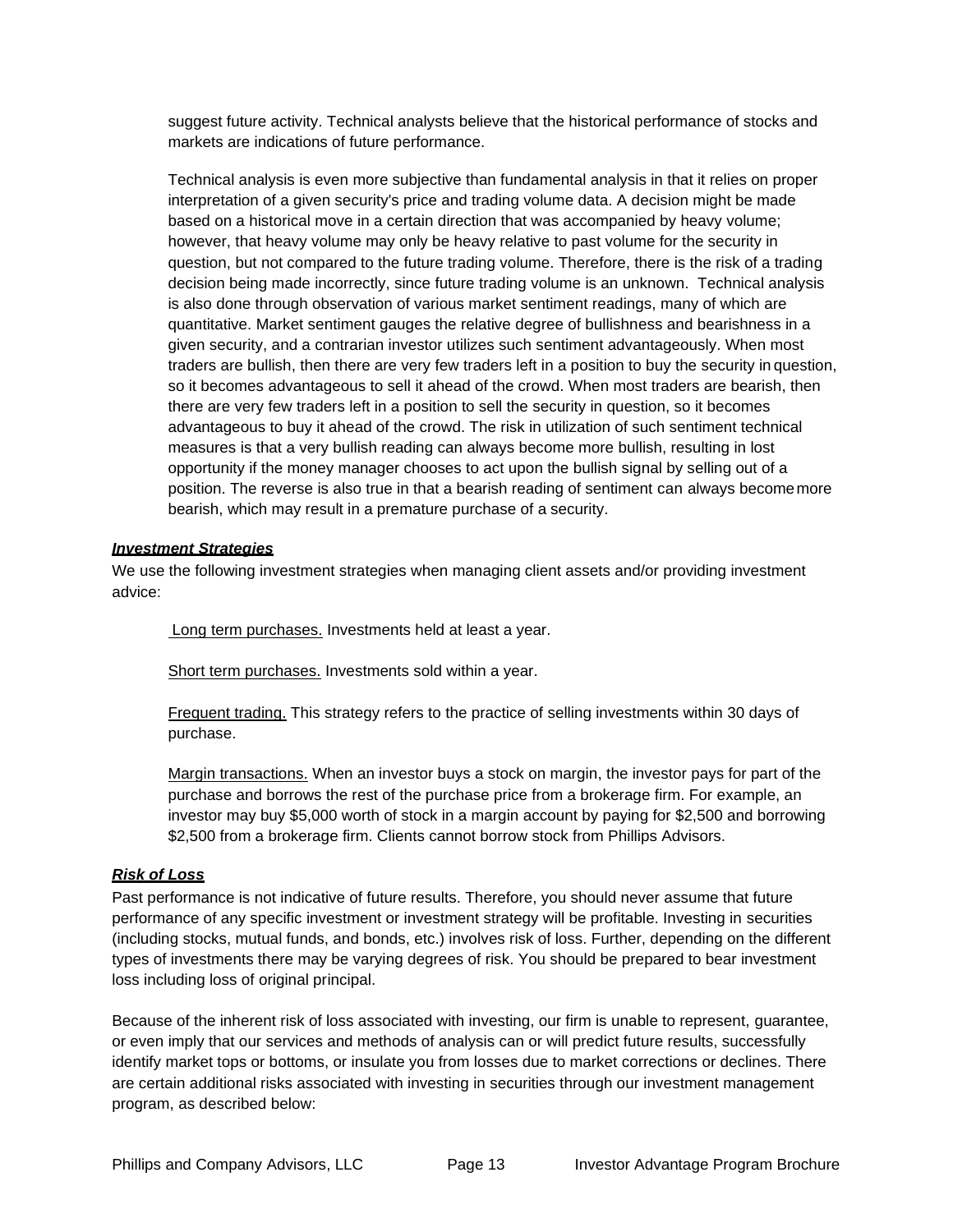- Market Risk Either the stock market as a whole, or the value of an individual company, goes down resulting in a decrease in the value of client investments. This is also referred to as systemic risk.
- Equity (stock) market risk Common stocks are susceptible to general stock market fluctuations and to volatile increases and decreases in value as market confidence in and perceptions of their issuers change. If you held common stock, or common stock equivalents, of any given issuer, you would generally be exposed to greater risk than if you held preferred stocks and debt obligations of the issuer.
- Company Risk. When investing in stock positions, there is always a certain level of company or industry specific risk that is inherent in each investment. This is also referred to as unsystematic risk and can be reduced through appropriate diversification. There is the risk that the company will perform poorly or have its value reduced based on factors specific to the company or its industry. For example, if a company's employees go on strike or the company receives unfavorable media attention for its actions, the value of the company may be reduced.
- Fixed Income Risk. When investing in bonds, there is the risk that the issuer will default on the bond and be unable to make payments. Further, individuals who depend on set amounts of periodically paid income face the risk that inflation will erode their spending power. Fixed-income investors receive set, regular payments that face the same inflation risk.
- Options Risk. Options on securities may be subject to greater fluctuations in value than an investment in the underlying securities. Purchasing and writing put and call options are highly specialized activities and entail greater than ordinary investment risks.
- ETF and Mutual Fund Risk When investing in a an ETF or mutual fund, you will bear additional expenses based on your pro rata share of the ETF's or mutual fund's operating expenses, including the potential duplication of management fees. The risk of owning an ETF or mutual fund generally reflects the risks of owning the underlying securities the ETF or mutual fund holds. You will also incur brokerage costs when purchasing ETFs.
- Management Risk Your investment with our firm varies with the success and failure of our investment strategies, research, analysis and determination of portfolio securities. If our investment strategies do not produce the expected returns, the value of the investment will decrease.
- Margin Risk When you purchase securities, you may pay for the securities in full or borrow part of the purchase price from your account custodian or clearing firm. If you intended to borrow funds in connection with your Account, you will be required to open a margin account, which will be carried by the clearing firm. The securities purchased in such an account are the clearing firm's collateral for its loan to you.

If those securities in a margin account decline in value, the value of the collateral supporting this loan also declines, and as a result, the brokerage firm is required to take action in order to maintain the necessary level of equity in your account. The brokerage firm may issue a margin call and/or sell other assets in your account.

It is important that you fully understand the risks involved in trading securities on margin, which are applicable to any margin account that you may maintain, including any margin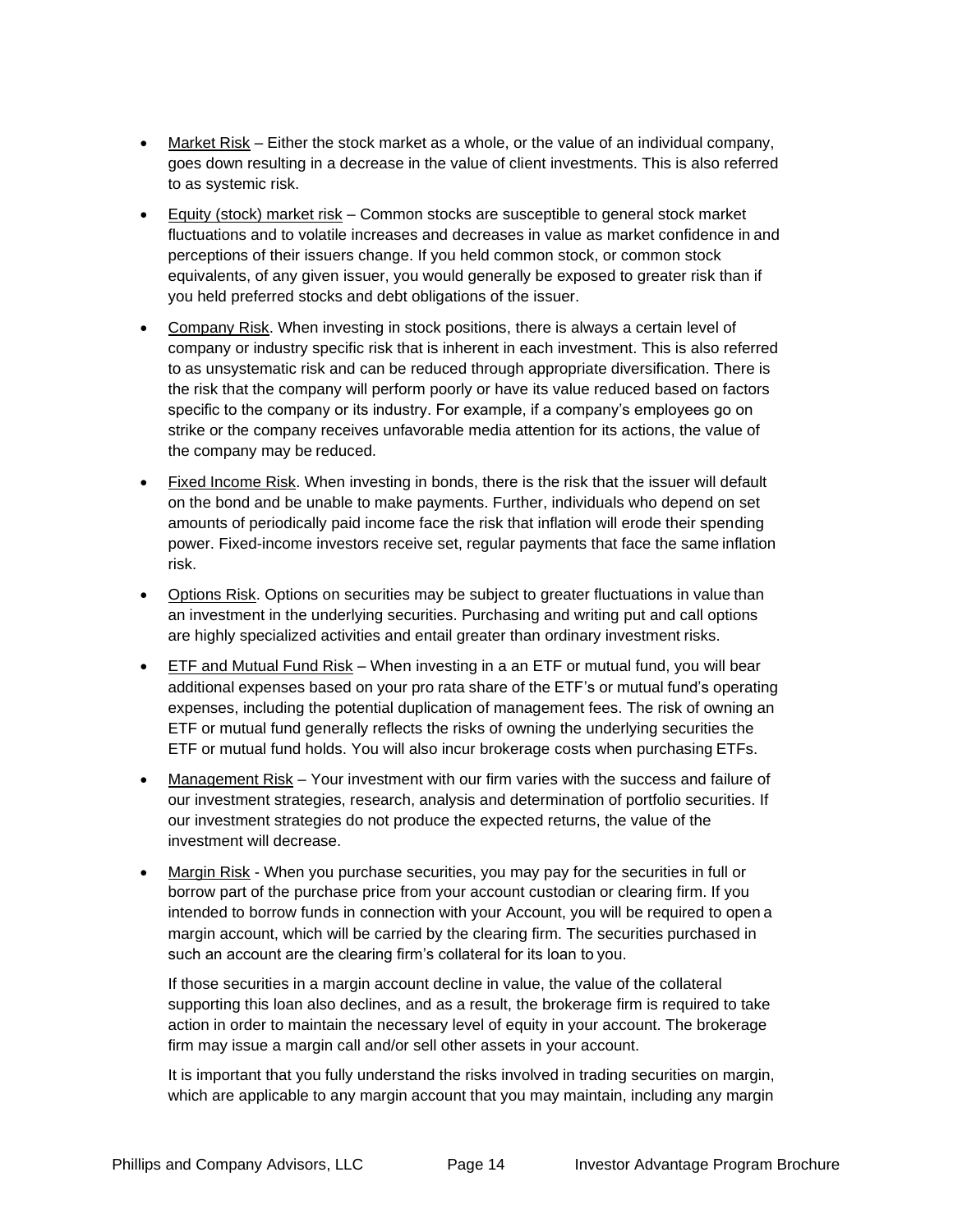account that may be established as part of the Asset Management Agreement established between you and Phillips Advisors and held by the account custodian or clearing firm.

These risks include the following:

- You can lose more funds than you deposit in your margin account.
- The account custodian or clearing firm can force the sale of securities or other assets in your account.
- The account custodian or clearing firm can sell your securities or other assets without contacting you.
- You are not entitled to choose which securities or other assets in your margin account may be liquidated or sold to meet a margin call.
- The account custodian or clearing firm may move securities held in your cash account to your margin account and pledge the transferred securities.
- The account custodian or clearing firm can increase its "house" maintenance margin requirements at any time and they are not required to provide you advance written notice.
- You are not entitled to an extension of time on a margin call.

## <span id="page-14-0"></span>*Voting Client Securities*

Phillips Advisors does not vote proxies on behalf of clients. We have determined that taking on the responsibilities for voting client securities does not add enough value to the services provided to you to justify the additional compliance and regulatory costs associated with voting client securities. Therefore, it is your responsibility to vote all proxies for securities held in Account.

You will receive proxies directly from the qualified custodian or transfer agent; we will not provide you with the proxies. You are encouraged to read through the information provided with the proxy-voting documents and make a determination based on the information provided. Although we do not vote client proxies, if you have a question about a particular proxy feel free to contact us. However, you will have the ultimate responsibility for making all proxy-voting decisions.

## <span id="page-14-1"></span>*Legal Actions*

Clients retain the right under the applicable securities laws to initiate individually a lawsuit or join a classaction lawsuit against the issuer of a security that was held, purchased or sold by or for a client in Program. We will not initiate such a legal proceeding on behalf of any of its client and does not provide legal advice to clients regarding potential causes of action against such a security issuer and whether its clients should join a class-action lawsuit. We recommend clients seek legal counsel prior to making a decision regarding whether to participate in such a class-action lawsuit. Our services do not include monitoring or informing its clients of any potential or actual class-action lawsuits against the issuers of the securities that were held, purchased or sold by or for any of its clients. However, upon a client's specific instruction, we may provide factual information related to the individual client's investment history in the security underlying the individual or class-action lawsuit and provide assistance with the completion of a portion of certain class-action paperwork. At no time should such assistance by our firm or our investment adviser representatives be deemed as a substitute for consulting with legal counsel.

## <span id="page-14-2"></span>**Item 7 – Client Information Provided to Portfolio Managers**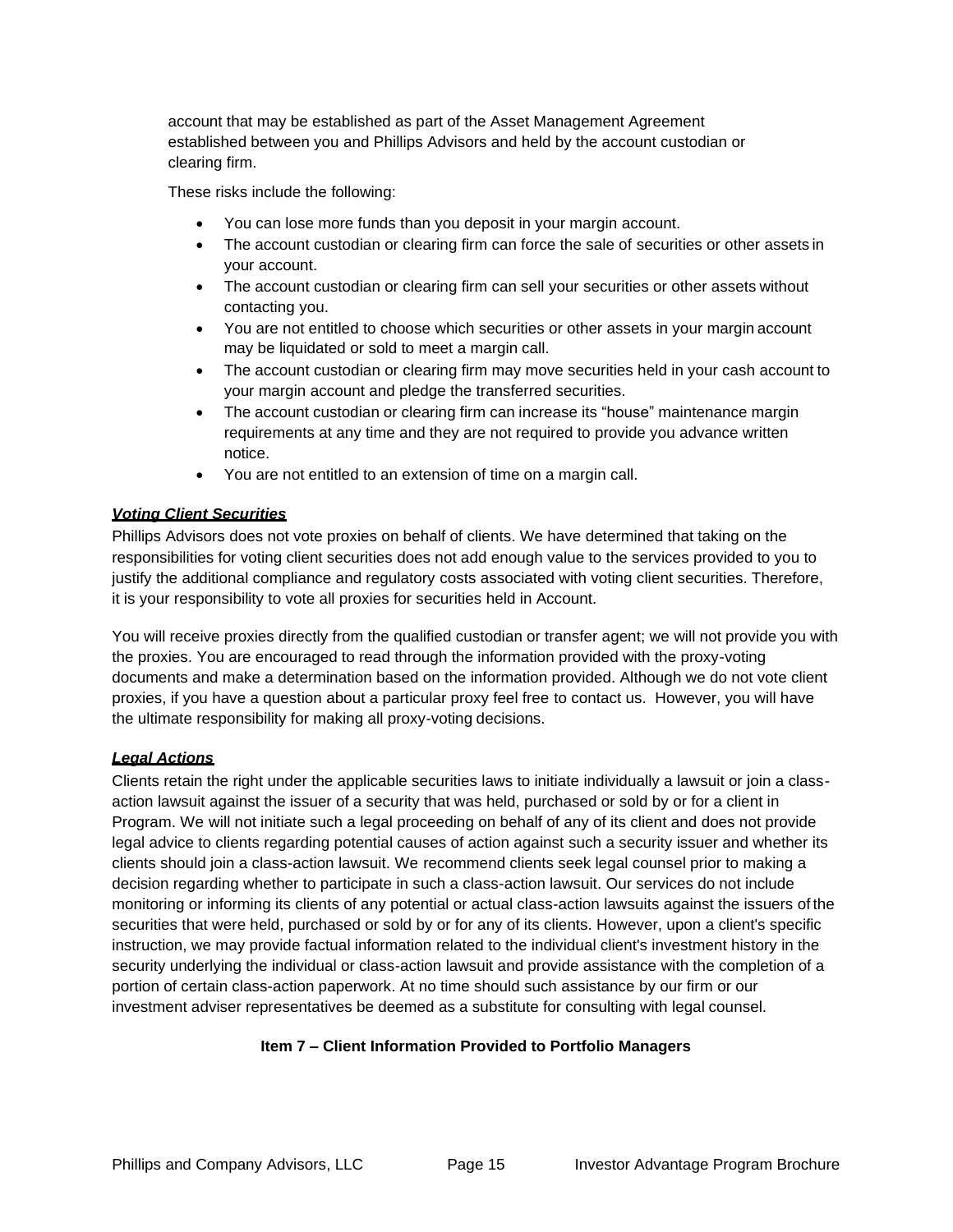Because only our investment adviser representatives serve as portfolio managers, investment adviser representatives or their assistants are responsible for gathering all information provided by clients. Investment adviser representatives will interview and work with clients to gather all information needed relative to their investment objectives and needs in order to provide management services through the Program. Clients need to contact their investment adviser representative whenever there are changes to their financial situation that will impact or materially influence the way Phillips Advisors manages accounts.

## **Item 8 – Client Contact with Portfolio Managers**

<span id="page-15-0"></span>Because only investment adviser representatives of Phillips Advisors serve as portfolio managers, there are no restrictions placed on clients' ability to contact and consult with their portfolio managers. It is the policy of Phillips Advisors to provide an "open channel" of communication between investment adviser representatives and their clients. Clients are encouraged to contact their investment adviser representative whenever they have questions about the management of their account.

## **Item 9 – Additional Information**

## <span id="page-15-2"></span><span id="page-15-1"></span>*Disciplinary Information*

This item is not applicable to our brochure because there are no legal or disciplinary events listed at Item 9 of the Form ADV Part 2A instructions that are material to a client's or prospective client's evaluation of our business or the integrity of our firm's management personnel.

Phillips Advisors is **not** and does **not** have a related person that is an investment company or other pooled investment vehicle (including a mutual fund, closed-end investment company, unit investment trust, private investment company or "hedge fund," and offshore fund), another investment adviser or financial planner, a futures commission merchant, commodity pool operator, or commodity trading advisor, a banking or thrift institution, an accountant or accounting firm, a lawyer or law firm, an insurance company or agency, a pension consultant, a real estate broker or dealer, and a sponsor or syndicator of limited partnerships.

We are an independent registered investment adviser and only provide investment advisory services. We are not engaged in any other business activities and offer no other services except those described in this Disclosure Brochure. However, while we do not sell products or services other than investment advice, our representatives may sell other products or provide services outside of their role as investment adviser representatives with us.

## *Registered Representative of a Broker-Dealer*

Phillips Advisors is under common ownership with a full-service, introducing broker/dealer, Phillips & Company Securities, Inc. (Phillips & Company), member of FINRA and SIPC. Our representatives are also registered representatives of Phillips & Company. You may work with your investment adviser representative in his or her separate capacity as a registered representative of Phillips & Company. When acting in his or her separate capacity as a registered representative, your investment adviser representative may sell, for commissions, general securities products such as stocks, bonds, mutual funds, exchange-traded funds, and variable annuity and variable life products to you. As such, your investment adviser representative may suggest that you implement investment advice by purchasing securities products through a commission-based brokerage account in addition to or in lieu of a fee-based investment-advisory account. This receipt of commissions creates an incentive to recommend those products for which your investment adviser representative will receive a commission in his or her separate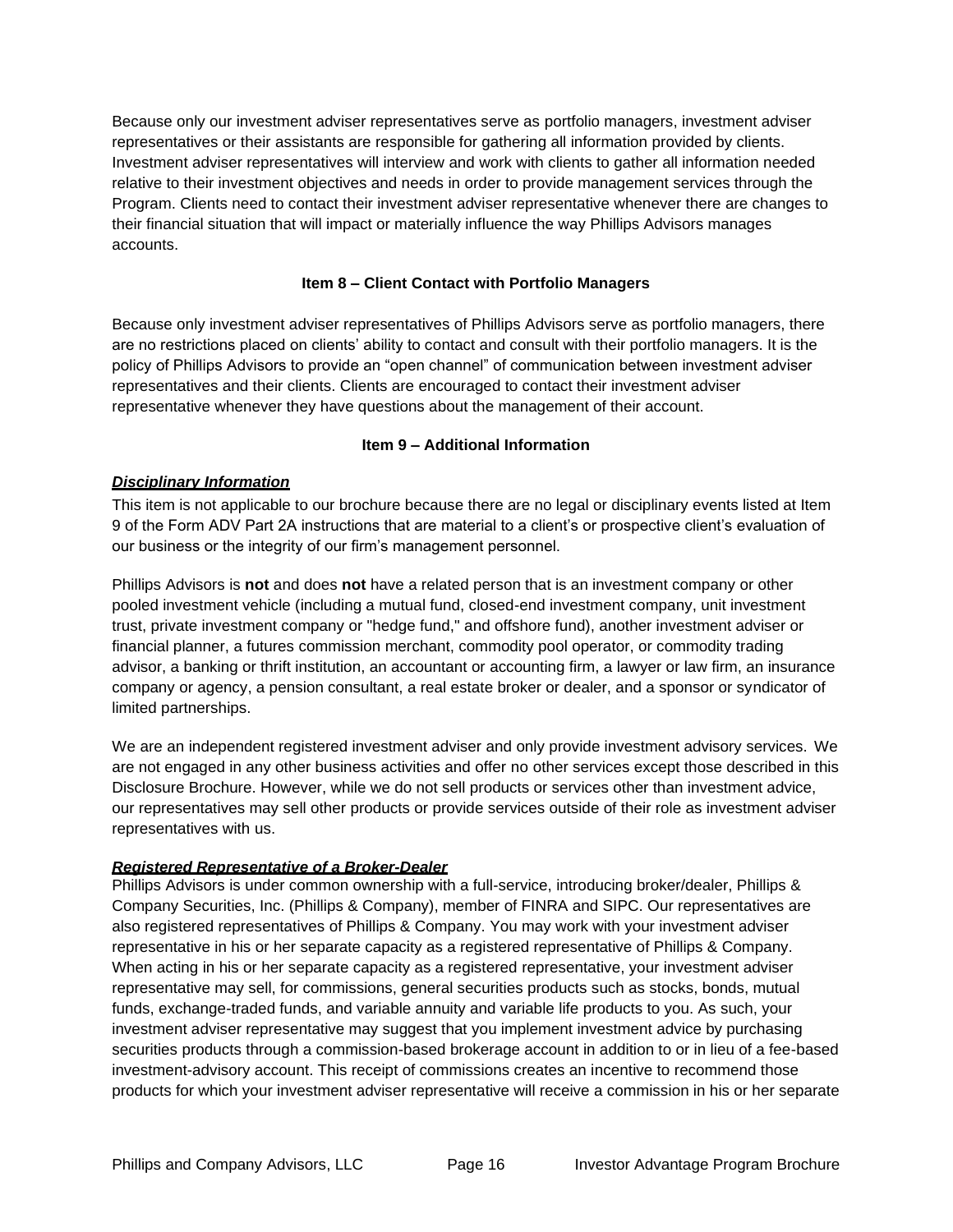capacity as a registered representative of a securities broker-dealer. Consequently, the objectivity of the advice rendered to you could be biased.

You are under no obligation to use the services of our representatives in this separate capacity or to use Phillips & Company and can select any broker/dealer you wish to implement securities transactions. If you select our representatives to implement securities transactions in their separate capacity as registered representatives, they must use Phillips & Company. Prior to effecting any such transactions, you are required to enter into a new account agreement with Phillips & Company. The commissions charged by Phillips & Company may be higher or lower than those charged by other broker/dealers. In addition, the registered representatives may also receive additional ongoing 12b-1 fees for mutual fund purchases from the mutual fund company during the period that you maintain the mutual fund investment.

#### *Insurance Agent*

You may work with your investment adviser representative in his or her separate capacity as an insurance agent to review and/or purchase variable annuity products. As such, your investment adviser representative in his or her separate capacity as an insurance agent may suggest that you implement recommendations of Phillips Advisors by purchasing variable annuity insurance products. If you choose to purchase a variable annuity through your investment adviser representative in his or her capacity as an insurance agent and registered representative, commissions will be earned by the investment adviser representative. The receipt of commissions creates an incentive for the representative to recommend those products for which your investment adviser representative will receive a commission in his or her separate capacity as an insurance agent. Consequently, the advice rendered to you could be biased. You are under no obligation to implement any insurance or annuity transaction through your investment adviser representative.

#### <span id="page-16-0"></span>*Code of Ethics Summary*

According to the *Investment Advisers Act of 1940*, an investment adviser is considered a fiduciary and has a fiduciary duty to all clients. Phillips Advisors has established a Code of Ethics to comply with the requirements of Section 204(A)-1 of the *Investment Advisers Act of 1940* that reflects its fiduciary obligations and those of its supervised persons. The Code of Ethics also requires compliance with federal securities laws. The Code of Ethics covers all individuals that are classified as "supervised persons". All employees, officers, directors and investment adviser representatives are classified as supervised persons. Phillips Advisors requires its supervised persons to consistently act in your best interest in all advisory activities. Phillips Advisors imposes certain requirements on its affiliates and supervised persons to ensure that they meet the firm's fiduciary responsibilities to you. The standard of conduct required is higher than ordinarily required and encountered in commercial business.

This section is intended to provide a summary description of the Code of Ethics of Phillips Advisors. If you wish to review the Code of Ethics in its entirety, you should send us a written request and upon receipt of your request, we will promptly provide a copy of the Code of Ethics to you.

#### <span id="page-16-1"></span>*Affiliate and Employee Personal Securities Transactions Disclosure*

Phillips Advisors or associated persons of the firm may buy or sell for their personal accounts, investment products identical to those recommended to clients. This creates a potential conflict of interest. It is the express policy of Phillips Advisors that all persons associated in any manner with our firm must place clients' interests ahead of their own when implementing personal investments. Phillips Advisors and its associated persons will not buy or sell securities for their personal account(s) where their decision is derived, in whole or in part, by information obtained as a result of employment or association with our firm unless the information is also available to the investing public upon reasonable inquiry.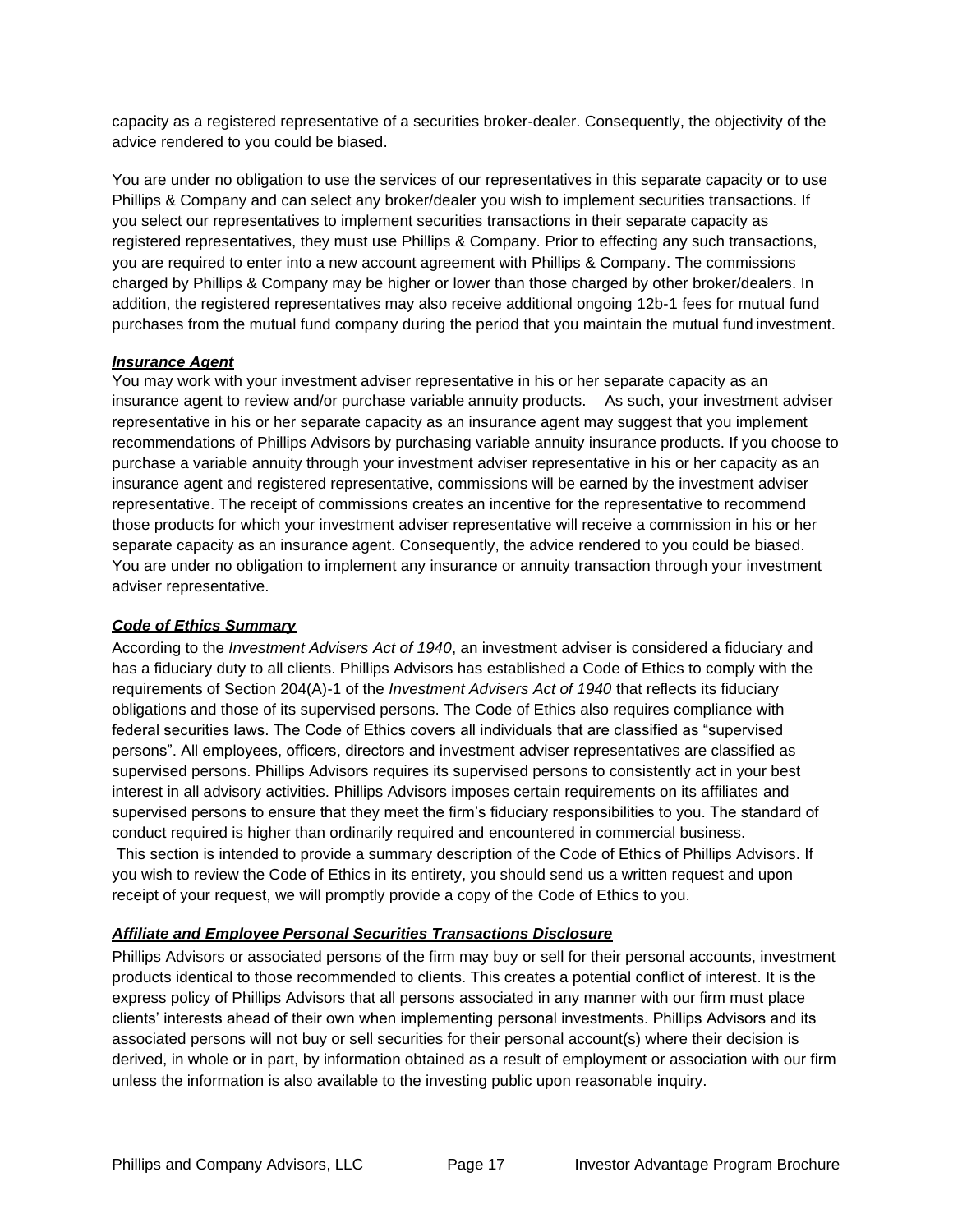We are now and will continue to be in compliance with applicable state and federal rules and regulations. To prevent conflicts of interest, we have developed written supervisory procedures that include personal investment and trading policies for our representatives, employees and their immediate family members (collectively, associated persons):

- Associated persons cannot prefer their own interests to that of the client.
- Associated persons cannot purchase or sell any security for their personal accounts priorto implementing transactions for client accounts.
- Associated persons cannot buy or sell securities for their personal accounts when those decisions are based on information obtained as a result of their employment, unless that information is also available to the investing public upon reasonable inquiry.
- Associated persons are prohibited from purchasing or selling securities of companies in which any client is deemed an "insider".
- Associated persons are discouraged from conducting frequent personal trading.
- Associated persons are generally prohibited from serving as board members of publicly traded companies unless an exception has been granted to the Chief Compliance Officer of Phillips Advisors.

Any associated person not observing our policies is subject to sanctions up to and including termination.

## <span id="page-17-0"></span>*Account Reviews and Reviewers*

Account reviews are made on a regular basis during a calendar year. Account reviews will include investment strategy and objectives review and making a change if your strategy and objectives have changed. Your investment advisor representative is primarily responsible for conducting reviews of your accounts.

## <span id="page-17-1"></span>*Statements and Reports*

You are provided with transaction confirmation notices and regular quarterly account statements directly from Pershing. Additionally, Phillips Advisors may provide position or performance reports to you quarterly and upon request. You are encouraged to always compare any reports or statements provided by us against the account statements delivered from Pershing. When you have questions about your account statement, you should contact your investment adviser representative.

#### <span id="page-17-2"></span>*Client Referrals and Other Compensation*

## *Client Referrals*

Phillips Advisors does not directly or indirectly compensate any person for client referrals.

## *Other Compensation*

The only compensation received from advisory services is the fees charged for providing investment advisory services as described in *Item 4* of this brochure. Phillips Advisors receives no other forms of compensation in connection with providing investment advice. However, please refer to preceding sections of this brochure for additional discussion concerning other compensation.

We may from time to time receive expense reimbursement for travel and/or marketing expenses from distributors of investment and/or insurance products. Travel expense reimbursements are typically a result of attendance at due diligence and/or investment training events hosted by product sponsors. Marketing expense reimbursements are typically the result of informal expense sharing arrangements in which product sponsors may underwrite costs incurred for marketing such as client appreciation events,